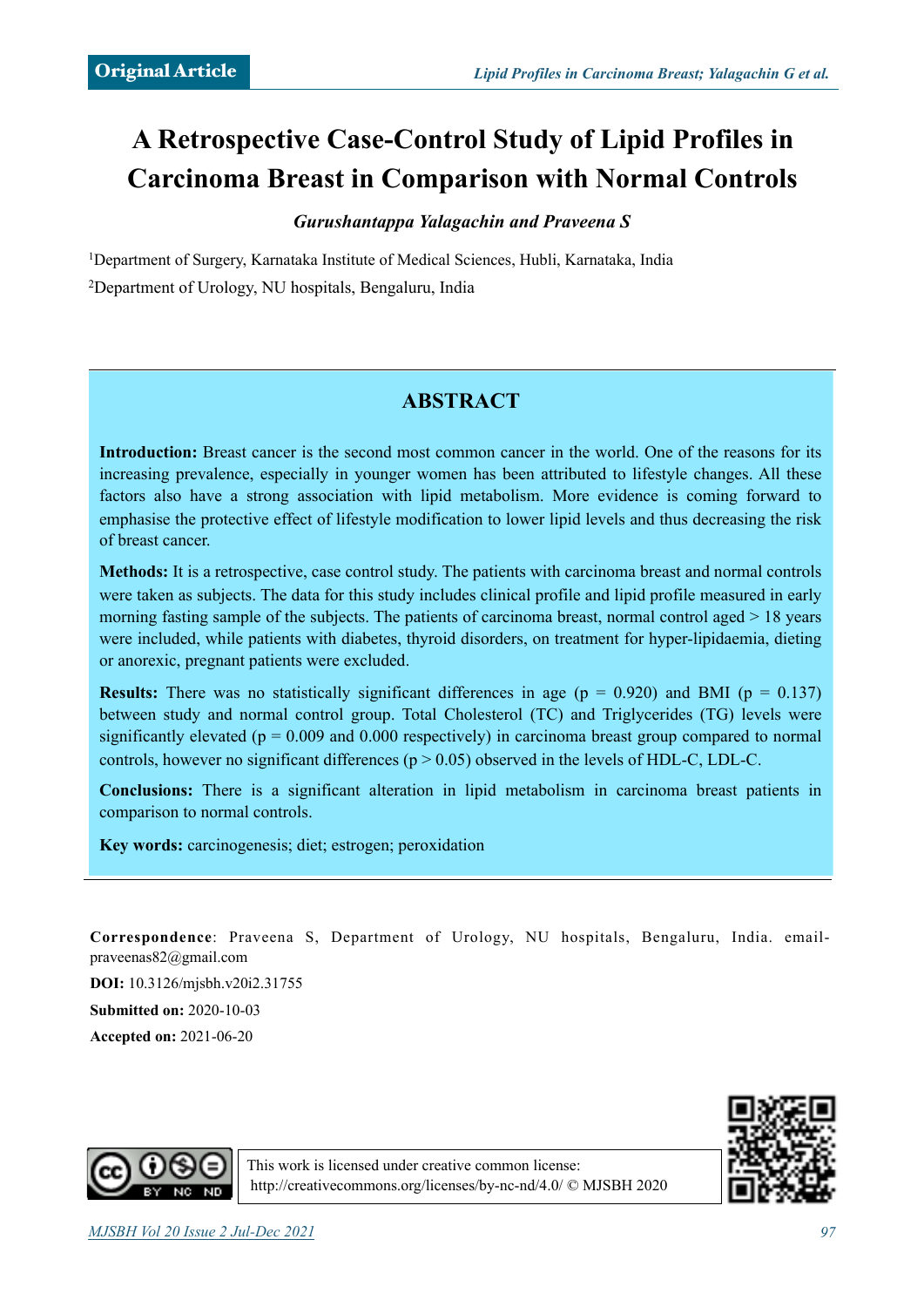Breast cancer is the second most common cancer in the world only second to lung cancer and the most frequent cancer among women with an estimated incidence of 1.67 million in 2012 (25% of all cancers) and its prevalence is constantly increasing in developing countries particularly in younger ladies.1,2 One of the contributing factors is the westernisation of lifestyle in these countries.<sup>2</sup>

There are multiple mechanisms by which lipid metabolism can affect carcinogenesis.Excessive intake of lipids promotes cancer development by inducing an inflammatory response, reduction in cancer cell apoptosis, increment in cell proliferation and angiogenesis.3 Excessive lipid intake increases the expression of β-scavenger receptor (CD36), a member of cell surface fatty acid receptors. Clinically, inhibition of CD36 reduces the metastasis of human melanoma and breast cancer.4-6 Abnormal levels of lipids are intimately related to carcinogenesis and cancer metastasis. Studies have shown that plasma levels of TC, TG, HDL-C, and LDL-C of breast cancer patients were significantly higher than that of the control group. 7,8

SREBP cleavage-activating protein (SCAP) is the key glucose-responsive protein serving as the oncogenic signalling hub and fuelling for SREBPdependent lipogenesis leading to invasiveness and metastasis of breast cancer..9,10 Compared with normal cells, the expression of Fatty Acid Synthase (FASN) is higher in breast cancer among many.11–13 More importantly, during the termination step various small molecules are produced, which induce oncogenic mutations and activate oncogenic pathways, promoting carcinogenesis.14,15Some studies have reported that a high-fat diet can result in increased estrogen concentrations in the serum, potentially through increased de novo synthesis. 16Some other studies elucidated that the histopathological markers - estrogen receptor (ER), progesterone receptor (PR) and human epidermal growth factor receptor 2 (HER2/neu) expression) are frequently associated with breast cancer.<sup>17,18</sup> The aim of this study is to study association of lipid and clincial profile between the patients diagnosed with breast cancer and normal controls.

# **METHODS**

The present study is a case-control study, conducted among female patients with carcinoma breast, as cases and normal patients attending outpatient and inpatient department of general surgery at our hospital from 1st December 2016 to 31st May 2018 as controls. The female patients of carcinoma breast with age more than 18 years were enrolled as cases (Group-1). The patients who do not have breast related illnesses, but attended the department for some other illness were taken as normal controls (Group-2). The patients with diabetes, thyroid disorders, on treatment for hyperlipidaemia, dieting or anorexic, pregnant, unwilling to participate in the study were excluded from the study. Institutional ethical committee clearance was obtained prior to the starting of the study. The minimum sample size was calculated to be 36 for cases and 36 for control group based on a standard formula by Kelsey et al.19 This was arrived at by assuming two-sided confidence level  $(1-aipha)$  of 95%, power of the test at 80%, hypothetical exposure in cases and controls to be 52% and 20% respectively.20 After taking informed consent, comprehensive history was noted. Relevant examination was done, including that of breast and axilla. Height and weight of subjects were recorded. Lipid profiles of all study subjects were estimated with early morning fasting (minimum of eight hours) venous blood sample at the same centralised laboratory, using Dade Behring Dimension RXL Chemistry Analyzer™ with the manufacturer provided cartridges. Results were analysed by Independent sample t-test using IBM® SPSS® Statistics software v23. Results are considered as statistically significant if p-value < 0.05.

# **RESULTS**

Composition of study population: A total of 85 patients qualified to be study subjects of which carcinoma breast cases were 43 and normal control subjects were 42. Out of 43 cases of carcinoma breast one subject had bilateral carcinoma breasts. All of them presented with lump in the breast while the duration of symptoms varied from 15 days to two years. One lady had a personal history of carcinoma breast and none had a positive family history. Average age at menarche was 12.6 years and average parity was 2.4. There were seven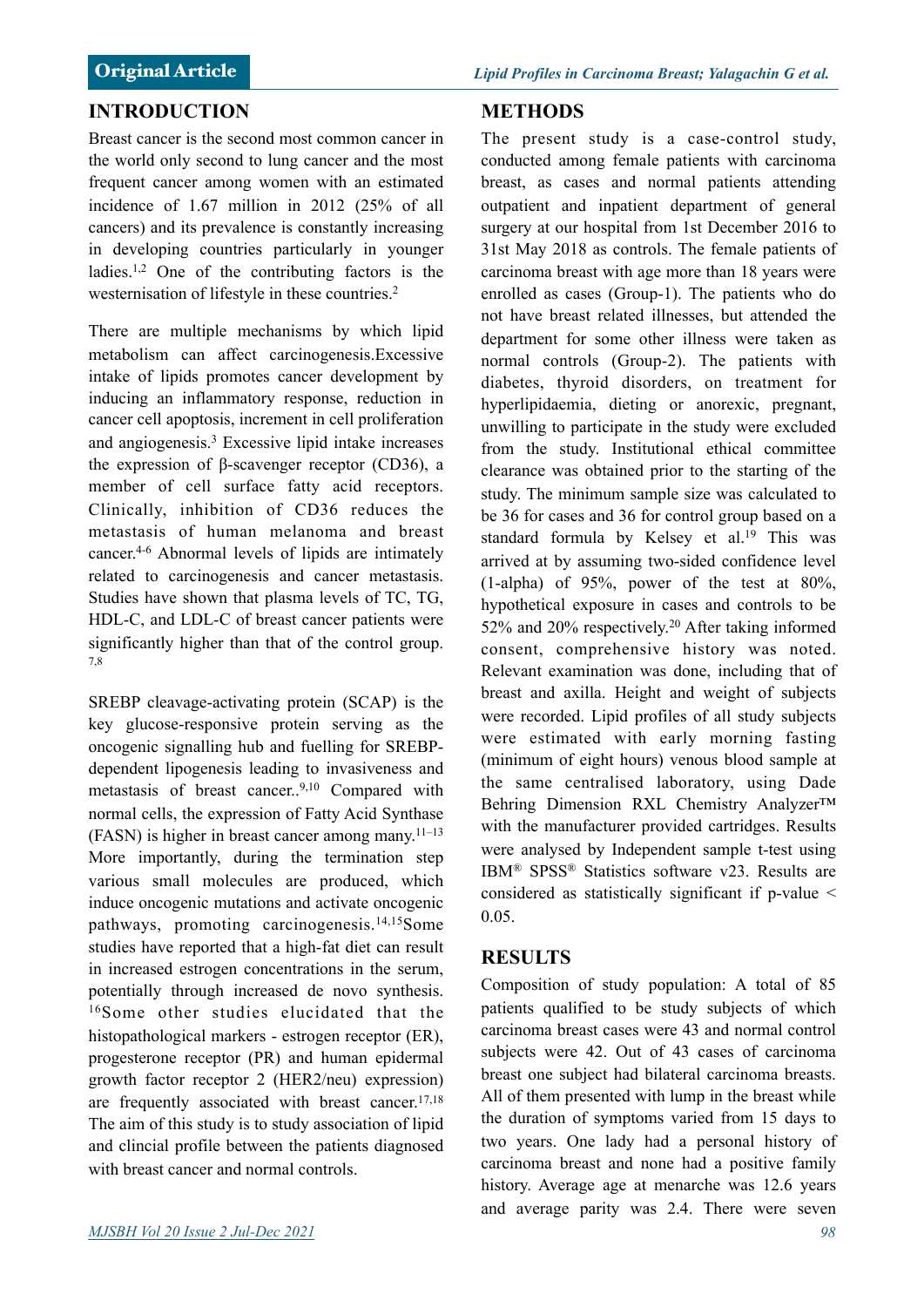**Table 1.** Relevant clinical profile of cases of carcinoma breast

| <b>Character</b>        | <b>Number of</b><br>cases |    |
|-------------------------|---------------------------|----|
| Tobacco consumption     | 3                         |    |
| Alcoholics              | 0                         |    |
| Positive family history | 0                         |    |
| Menopausal<br>status    | Pre-menopausal            | 18 |
|                         | Post-menopausal           | 22 |
|                         | Couldn't be assessed      | 3  |
| Parity                  | Nully parous              | 7  |
|                         | Parous                    | 36 |
| Clinical stage          | Stage I                   | 0  |
|                         | Stage II                  | 13 |
|                         | Stage III                 | 26 |
|                         | Stage IV                  |    |

nulliparous women and one parous woman who did not breastfeed. There were 18 pre-menopausal and 22 post-menopausal women with average age of menopause at 44.9 years. Menopausal status of three women could not be assessed as they had undergone hysterectomy. Three of them were tobacco chewers and none consumed alcohol. Their average weight was 55.1 kg while average height was 1.51 m. Average tumour size was 6.1 cm, while none had multiple lumps in the same breast (Table 1).

Age distribution of study subjects: Age of the subjects varied from 18 to 70 years. The average age of cases was 48 years, while it was 48.3 years in Normal control group (Figure 1, Table 2).

BMI distribution of study subjects: BMI of subjects varied from 13.82 to 32.02 kg/m<sup>2</sup>. The average BMI of cases was 23.96 kg/m<sup>2</sup>, while that of normal control group was 22.82 kg/m2 (Table 3, Figure 2).

| <b>Table 2.</b> Age distribution and its significance among |  |  |  |  |
|-------------------------------------------------------------|--|--|--|--|
| study subjects                                              |  |  |  |  |

| Group |    | <b>Mean</b> | <b>SD</b> | p-value |
|-------|----|-------------|-----------|---------|
|       | 43 | 48.00       | 12.906    | 0.920   |
|       | 42 | 48.31       | 15.176    |         |



**Figure 1.** Age distribution of study subjects in percentages

Lipid profiles in the carcinoma breast group (Group-1): Of total 43 subjects, five (11.6%) had elevated TC levels with mean level of 179.67 mg/ dl, 23 (53.5%) had elevated TG levels with mean level of 197.67 mg/dl, five (11.6%) had decreased HDL-C levels with mean level of 39.16 mg / dl and five (11.6%) had elevated LDL-C levels with mean level of 103.58mg/dl.

Lipid profiles in the normal control group (Group-2): Of total 42 subjects none (0%) had elevated TC levels with mean level of 150.21 mg/ dl, five (11.9%) had elevated TG levels with mean level of 126.93 mg/dl, seven (16.7%) had decreased HDL-C levels with mean level of 37.62 mg/dl and three (7.1%) had elevated LDL-C levels with mean level of 90.67 mg/dl (Figure 3).



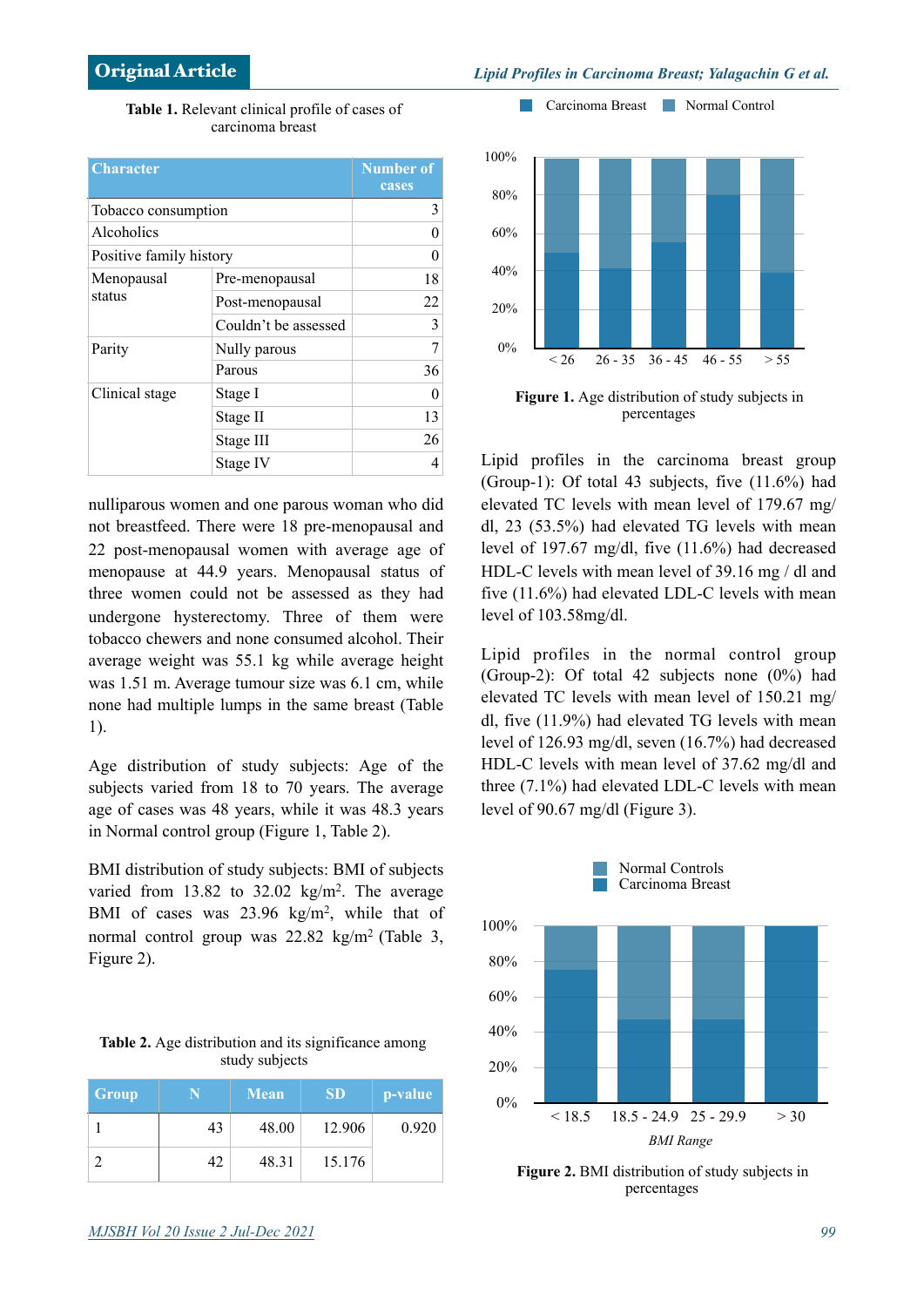**Table 4.** Percentage of subjects with abnormal lipid levels in various study groups

| <b>Group</b> |    | <b>Mean</b><br>(kg/m2) | <b>SD</b> | p-value |
|--------------|----|------------------------|-----------|---------|
|              | 43 | 23.96                  | 3.82      | 0.137   |
|              | 42 | 22.82                  | 3.14      |         |

**Table 3.** BMI distribution its significance among study subjects.

Comparison of lipid profiles among study and control groups: The levels of TC ( $p$  - value = 0.009) and TG (p - value  $= 0.000$ ) were significantly (p value  $\leq 0.05$ ) elevated in carcinoma breast group compared to normal control group, while other lipid levels such as HDL-C ( $p$  - value = 0.920) and LDL-C (p value  $= 0.920$ ) were not significantly different between the same groups (Table 4, 5).

#### **DISCUSSION**

As it has been described in earlier, there is an association between altered lipid metabolism and the genesis of carcinoma breast.<sup>21</sup> The physiological mechanisms involved in this process are not only diverse but also very complex.  $2^{1,22}$ While many studies have elucidated that carcinoma breast patients will have deranged lipid levels compared to normal individuals, there are lacunae in the evidence to prove the causative role of lipid metabolism in carcinogenesis of the breast.20,23 Our study intended to find out the relation of the altered lipid profile in carcinoma breast patients in comparison to normal controls.

Upon analysing the results of our study we have found that there were no statistically significant

*Carcinoma Breast Normal control*



**Figure 3.** Percentage of subjects with deranged lipid profile in all study groups

**Lipid Referenc**

| <b>Lipid</b><br>profile | <b>Referenc</b><br>e range<br>(mg/dl) | <b>Percentage of subjects with</b><br>deranged parameter<br>(actual number of subjects<br>in parenthesis) |                     |
|-------------------------|---------------------------------------|-----------------------------------------------------------------------------------------------------------|---------------------|
|                         |                                       | Group-1<br>$N = 43$                                                                                       | Group-2<br>$N = 42$ |
| TC                      | $130 - 250$                           | 11.6(5)                                                                                                   | 0(0)                |
| TG                      | $50 - 170$                            | 53.5(23)                                                                                                  | 11.9(5)             |
| HDL-C                   | $30 - 75$                             | 11.6(5)                                                                                                   | 16.7(7)             |
| LDL-C                   | $70 - 140$                            | 11.6(5)                                                                                                   | 7.1(3)              |

differences in baseline characteristics such as age (p value =  $0.920$ ), BMI (p value =  $0.137$ ) between the carcinoma breast group and the normal control group, making the two groups comparable. The levels of TC (p value  $= 0.009$ ) and TG (p value  $=$ 0.000) were significantly (p value  $\leq$  0.05) elevated in carcinoma breast group compared to normal control group, while other lipid levels such as HDL-C (p value =  $0.920$ ) and LDL - C (p value = 0.920) were not significantly different between these groups.

In a similar case-control study by Anoop et al. where lipid profiles of carcinoma breast patients were compared with that of normal controls and patients of benign breast diseases, with 35 subjects in each group found that TG were significantly elevated in carcinoma breast group in comparison to either of the control groups.24 While there was no significant difference observed in other lipid parameters between the groups. Another casecontrol study by Franky et al compared the lipid

**Table 5.** Highlighting significant changes ( $p < 0.05$ ) between carcinoma breast group and normal control group of our study in comparison to other published

| Lipid<br>profile | Our<br>study<br>$N = 43$ vs<br>42 | <b>Anoop et</b><br>al. $24$<br>35       | <b>Franky et</b><br>al. 23<br>$N = 35$ vs $N = 125$ vs<br>70 | <b>Pikul et</b><br>al. $25$<br>$N = 249$<br><b>vs</b> 154 |
|------------------|-----------------------------------|-----------------------------------------|--------------------------------------------------------------|-----------------------------------------------------------|
| <b>TC</b>        | Elevated                          | N <sub>0</sub><br>difference            | Decreased                                                    | N <sub>0</sub><br>difference                              |
| <b>TG</b>        | Elevated                          | Elevated                                | Elevated                                                     | Elevated                                                  |
| $HDL-C$ No       | difference                        | N <sub>0</sub><br>difference            | Decreased                                                    | N <sub>0</sub><br>difference                              |
| LDL-C            | No<br>difference                  | N <sub>0</sub><br>difference difference | N <sub>0</sub>                                               | Elevated                                                  |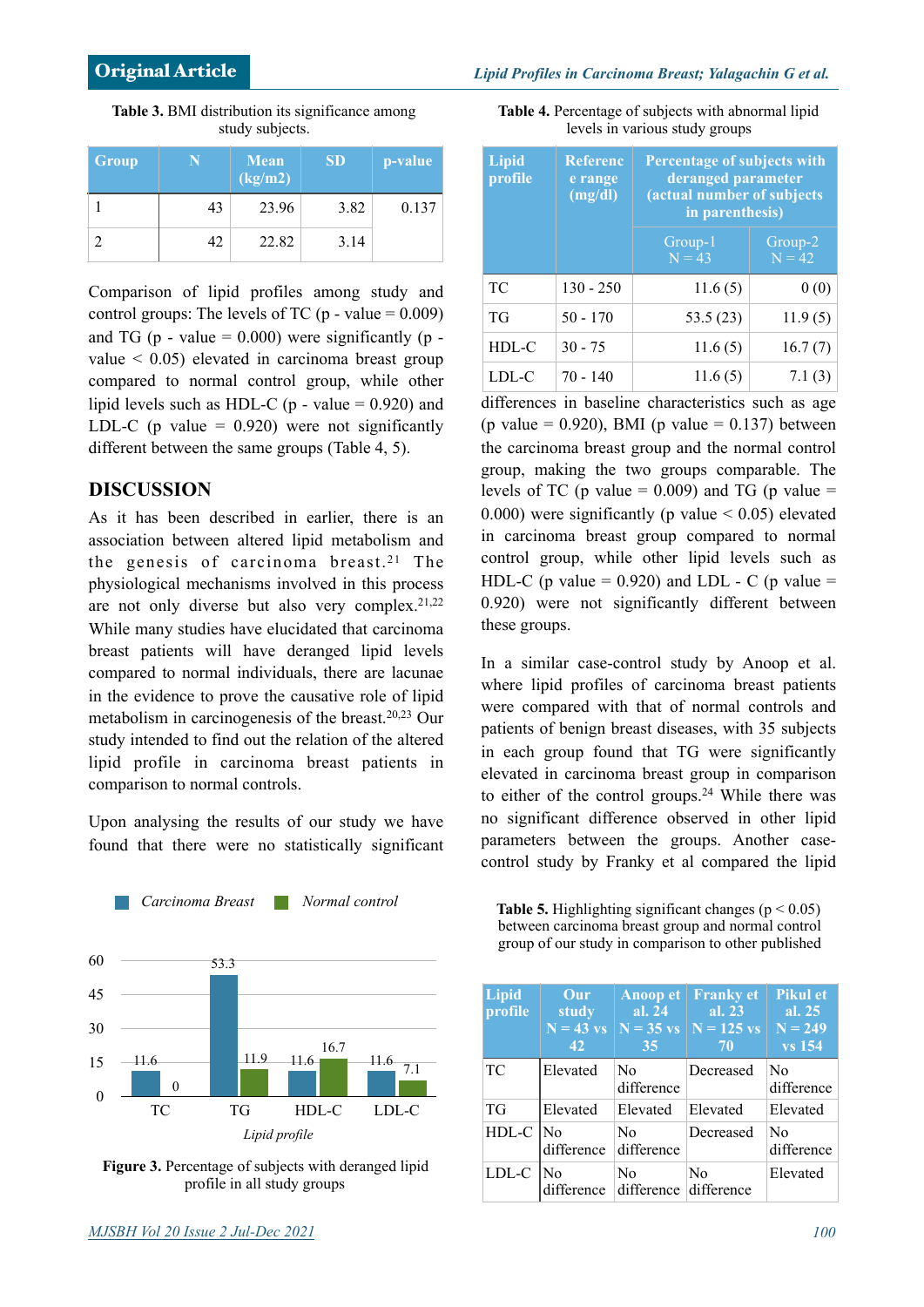

**Figure 4.** Pictorial representation of mean values of lipid profiles with standard error

profiles of carcinoma breast patients  $(N = 125)$  with that of normal controls  $(N = 70)$  and patients of benign breast diseases  $(N = 30)$  found that TG were significantly elevated in carcinoma breast group in comparison to either of the control groups.23 And the levels of TC and HDL-C were significantly decreased in carcinoma breast group compared to normal control group. While there were no significant differences observed in other lipid parameters between the groups. In a case-control study by Pikul et al. which compared lipid profiles of carcinoma breast patients ( $N = 249$ ) with that of normal controls  $(N = 154)$  found that TG, LDLC levels in breast cancer group were significantly higher than normal control group.<sup>25</sup> However, TC level in breast cancer group was not significantly higher than the control group. The HDLC level in breast cancer group was lower than control group, but it was not statistically significant. Our study results are in coherence with that of the above mentioned studies with reference to TG levels, while significant changes in other lipid parameters were varied among different studies. The final results of the above mentioned studies are summarised in Table 6.

Considering the results of the study, there is definitely an association between carcinoma breast and altered lipid profile particularly TG levels. This paves the way for future studies to unveil whether there is a causative association between the altered lipid profile and carcinogenesis of the breast? If so

can there be a role for desirable modifications in lipid profile for the prevention of carcinoma breast? Though our study has sufficient sample size, comparable baseline characteristics, appropriate selection of study and control groups to eliminate various bias factors, it is not devoid of limitations.

The main limiting factors of the study are, being a retrospective study design; no randomisation in sampling, there was no investigator blinding used, selection bias due to hospital-based subject selection. These can be addressed by applying appropriate epidemiological methods in future studies.

### **CONCLUSIONS**

We would like to conclude that there is a significant alteration in lipid metabolism in carcinoma breast patients in comparison to normal controls. This should contribute to the future research to elucidate the relationship between altered lipid profile and carcinogenesis of the breast, enabling development of preventive strategies by means of desirable modification in lipid metabolism. We would like to recommend a well-structured prospective epidemiologically sound study, which can address the limitations of our study to establish a causative relation between altered lipid profile and carcinogenesis of the breast.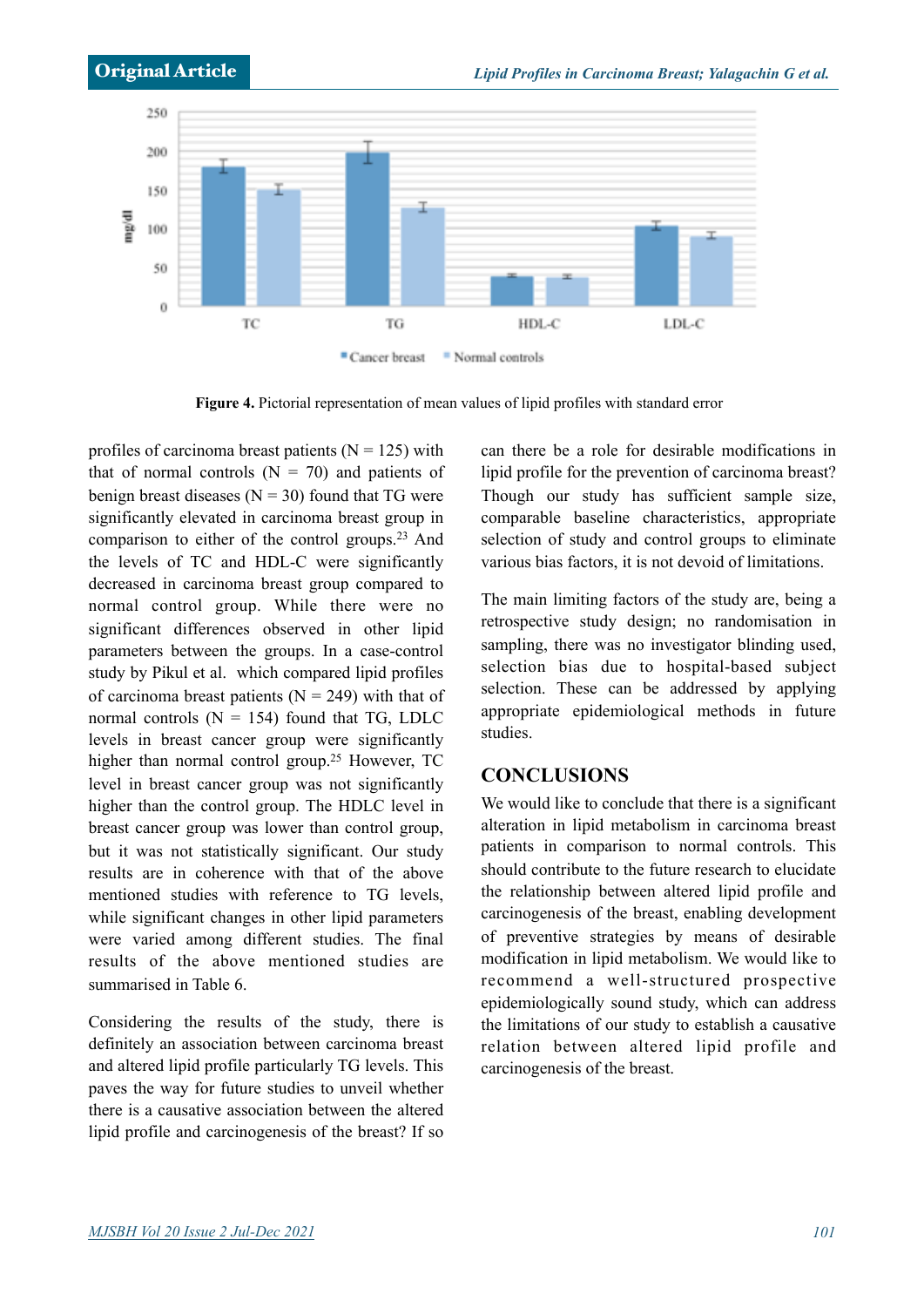**To cite this article:** Yalagachin G, Praveena S. A Retrospective Case-Control Study of Lipid Profiles in Carcinoma Breast in Comparison with Normal Controls. MJSBH. 2021;20(2):97-103.

**Conflict of Interest:** None declared

## **REFERENCES**

- 1. Ferlay J, Soerjomataram I, Dikshit R, Eser S, Mathers C, Rebelo M, et al. Cancer incidence and mortality worldwide: sources, methods and major patterns in GLOBOCAN 2012. IJC. 2015 Mar;136(5):359-86. DOI: https:// doi.org/10.1002/ijc.29210
- 2. Malvia S, Bagadi SA, Dubey US, Saxena S. Epidemiology of breast cancer in Indian women. Asia-Pac J Clin Oncol. 2017 Aug;13(4):289-95. DOI: https://doi.org/10.1111/ajco.12661
- 3. Zhang L, Li Z, Ding G, La X, Yang P, Li Z. GRP78 plays an integral role in tumour cell inflammation-related migration induced by M2 macrophages. Cell Signal. 2017;37:136-48. DOI: https://doi.org/10.1016/j.cellsig. 2017.06.008.
- 4. Pascual G, Avgustinova A, Mejetta S, Martín M, Castellanos A, Attolini CS, et al. Targeting metastasis-initiating cells through the fatty acid receptor CD36. Nature. 2017;541(7635):41-5. DOI: https://doi.org/10.1038/ nature20791.
- 5. Blücher C, Stadler SC. Obesity and breast cancer: current insights on the role of fatty acids and lipid metabolism in promoting breast cancer growth and progression. Front Endocrinol. 2017;8:293. DOI: https://doi.org/10.3389/fendo. 2017.00293.
- 6. Zhu Y, Aupperlee MD, Zhao Y, Tan YS, Kirk EL, Sun X, et al. Pubertal and adult windows of susceptibility to a high animal fat diet in Trp53-null mammary tumorigenesis. Oncotarget. 2016;7(50):83409. DOI: https://doi.org/ 10.18632/oncotarget.13112.
- 7. Wei LJ, Zhang C, Zhang H, Wei X, Li SX, Liu JT, et al. A case-control study on the association between serum lipid level and the risk of breast cancer. Chin J Prev Vet Med. 2016;50(12):1091-5. DOI: https://doi.org/10.3760/ cma.j.issn.0253-9624.2016.12.013.
- 8. Byon CH, Hardy RW, Ren C, Ponnazhagan S, Welch DR, McDonald JM, et al. Free fatty acids enhance breast cancer cell migration through plasminogen activator inhibitor-1 and SMAD4. Lab Investig. 2009 Nov;89(11): 1221-8. DOI: https://doi.org/10.1038/labinvest.2009.97.
- 9. Cheng C, Ru P, Geng F, Liu J, Yoo JY, Wu X, et al. Glucose-mediated N-glycosylation of SCAP is essential for SREBP-1 activation and tumor growth. Cancer cell. 2015 Nov 9;28(5):569-81. DOI: https://doi.org/10.1016/j.ccell. 2015.09.021.
- 10. Bao J, Zhu L, Zhu Q, Su J, Liu M, Huang W. SREBP-1 is an independent prognostic marker and promotes invasion and migration in breast cancer. Oncol Lett. 2016 Oct 1;12(4):2409-16. DOI: https://doi.org/10.3892/ol.2016.4988.
- 11. Jiang L, Wang H, Li J, Fang X, Pan H, Yuan X, et al. Up-regulated FASN expression promotes transcoelomic metastasis of ovarian cancer cell through epithelial-mesenchymal transition. Int J Mol Sci. 2014 Jul;15(7): 11539-54. DOI: https://doi.org/10.3390/ijms150711539.
- 12. Li J, Dong L, Wei D, Wang X, Zhang S, Li H. Fatty acid synthase mediates the epithelial-mesenchymal transition of breast cancer cells. Int J Biol Sci. 2014;10(2):171. DOI: https://doi.org/10.7150/ijbs.7357.
- 13. Wu X, Daniels G, Lee P, Monaco ME. Lipid metabolism in prostate cancer. Am J Clin Exp Urol. 2014;2(2):111. PMID: 25374912.
- 14. Roberts MJ, Yaxley JW, Coughlin GD, Gianduzzo TR, Esler RC, Dunglison NT, et al. Can atorvastatin with metformin change the natural history of prostate cancer as characterised by molecular, metabolomic, imaging and pathological variables? A randomised controlled trial protocol. Contemp Clin Trials. 2016;50:16-20. DOI: https:// doi.org/10.1016/j.cct.2016.06.014.
- 15. Long J, Zhang CJ, Zhu N, Du K, Yin YF, Tan X, et al. Lipid metabolism and carcinogenesis, cancer development. Am J Cancer Res. 2018;8(5):778. PMID: 29888102.
- 16. Goldin BR, Woods MN, Spiegelman DL, Longcope C, Morrill**-**LaBrode A, Dwyer JT, et al. The effect of dietary fat and fibre on serum estrogen concentrations in premenopausal women under controlled dietary conditions. Cancer. 1994 Aug 1;74(S3):1125-31. DOI: https://doi.org/10.1002/1097-0142(19940801)74:3+<1125::aidcncr2820741521>3.0.co;2-5.